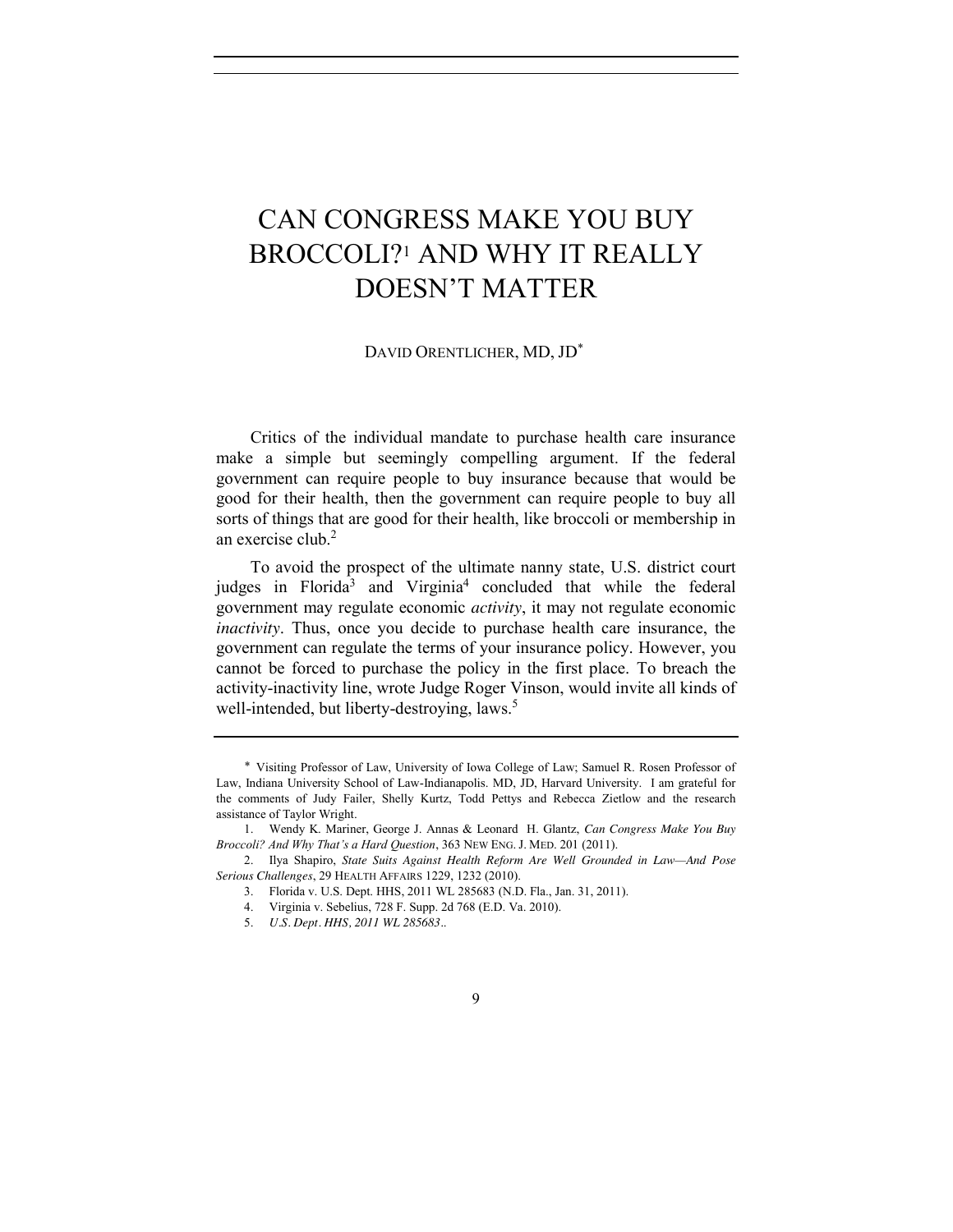#### 10 *SOUTHERN CALIFORNIA LAW REVIEW POSTSCRIPT* Vol 84:PS2

This argument, then, does not rely on problems with the insurance mandate itself. Rather, it rests on the implications for future laws if courts uphold the mandate. We would start to slide down a slippery slope of officious government, and we would no longer have the federal government of limited powers that the founding fathers envisioned.

But the critics and judges have it backwards. If there's a slippery slope, we would have reached bottom already. Even without blessing the regulation of inactivity, the Supreme Court opened the door decades ago for the federal government to make people buy insurance, broccoli or other things that are good for their health. That this is the first time Congress has done so is actually reassuring.

There are many problems with the "broccoli argument" and its reliance on a distinction between activity and inactivity. For example, the Supreme Court already has imposed meaningful limits on the power of Congress to mandate behavior; further limits are not needed. Moreover, the activity-inactivity distinction is illusory so cannot serve a useful purpose. In any event, it is not realistic to suppose that Congress would ever impose a broccoli mandate. The public would not stand for such a law. All of these responses challenge the premises of the broccoli argument, and I will discuss them at greater length. More importantly, I will show how the broccoli argument is misguided even when taken on its own terms.

### **THERE IS NO NEED TO IMPOSE NEW LIMITS ON THE COMMERCE CLAUSE POWER**

Proponents of the activity-inactivity distinction recommend it as a way for courts to place some limits on the Commerce Clause power of Congress.<sup>6</sup> Over more than half a century, from the New Deal onward, courts allowed increasingly expansive uses by Congress of the Commerce Clause power—it was invoked to enact laws that restrict abortions<sup>7</sup> or protect endangered species<sup>8</sup> and civil rights.<sup>9</sup> In the words of Judge Alex Kozinski, the Commerce Clause had become for Congress the "Hey, youcan-do-whatever-you-feel-like Clause."<sup>10</sup>

<sup>6.</sup> Jason Mazzone, *Can Congress Force You to Be Healthy?*, N.Y. TIMES, Dec. 17, 2010, at A39.

<sup>7.</sup> Gonzales v. Carhart, 550 U.S. 124 (2007).

<sup>8.</sup> Nat'l Assoc. of Home Builders v. Babbitt, 130 F.3d 1041 (D.C. Cir. 1997).

<sup>9.</sup> Heart of Atlanta Motel v. United States, 379 U.S. 241 (1964).

<sup>10.</sup> Alex Kozinski, *Introduction to Volume Nineteen*, 19 HARV. J.L. & PUB. POL'Y 1 (1995).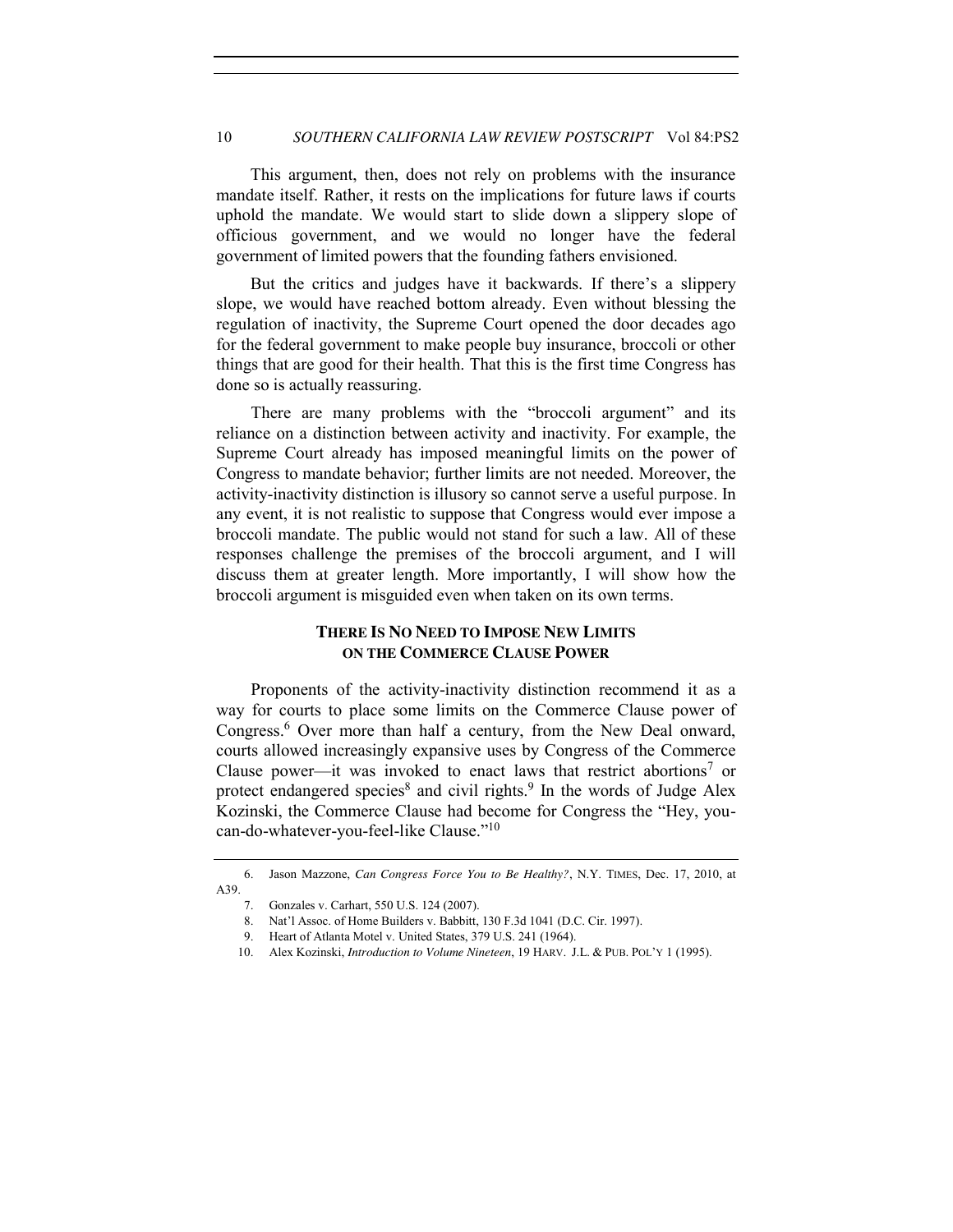#### 2011 **CAN CONGRESS MAKE YOU BUY BROCCOLI?** 11

But in 1995, the Supreme Court reined the Commerce Clause power in when it observed that while Congress may regulate *economic* activity, Congress may not regulate *non-economic* activity.<sup>11</sup> Invoking its distinction between economic and non-economic activity, the Court struck down a law banning possession of a gun on or near the grounds of a school<sup>12</sup> and another law prohibiting violent crimes that are committed because of a person's gender.<sup>13</sup> While laws against both kinds of conduct are important, wrote the Court, they should be enacted by state legislatures rather than by Congress. The federal government would be extending its power too far if it assumed responsibility for matters of local concern like K-12 education and community crime.<sup>14</sup> On the other hand, the federal government acts within its authority when it regulates economic activities that affect the national economy.<sup>15</sup> By distinguishing between economic and noneconomic activity, the Court already has imposed meaningful limits on the Commerce Clause power.

#### **THE ACTIVITY-INACTIVITY DISTINCTION IS ILLUSORY**

Even if the Supreme Court needs to curtail the Commerce Clause power further, trying to distinguish between economic activity and economic inactivity will not do the trick. As three federal trial court judges have concluded, one can easily characterize the individual mandate to purchase health care as a regulation of the economic *decision* whether to purchase a health insurance policy or instead to cover one's health care costs through self-insurance.<sup>16</sup> Indeed, it is the same economic decision that large companies regularly make when they choose between purchasing insurance or relying on self-insurance to provide health care benefits for their employees. Everyone seeks health care at some point, so it is not accurate to say that a person can remain "inactive" with respect to the health care system.

Even conceding that people who do not buy health care insurance are inactive, it does not follow that Congress lacks the power to enact an

<sup>11.</sup> Timothy S. Jost, *Can Congress Regulate "Inactivity" (and Make Americans Buy Health Insurance)?*, 364 NEW ENG. J. MED. e17 (2011).

<sup>12.</sup> United States v. Lopez*,* 514 U.S. 549 (1995).

<sup>13.</sup> United States v. Morrison, 529 U.S. 598 (2000).

<sup>14</sup>*. Lopez*, 514 U.S. at 564–566.

<sup>15.</sup> And of course, the health care law's regulation of health care insurance entails direct regulation of the national economy.

<sup>16.</sup> Mead v. Holder, 2011 WL 611139 (D.D.C., Feb. 22, 2011); Thomas More Law Center v. Obama, 720 F. Supp. 2d 882 (E.D. Mich. 2010); Liberty University v. Geithner, 753 F. Supp. 611 (W.D. Va. 2010).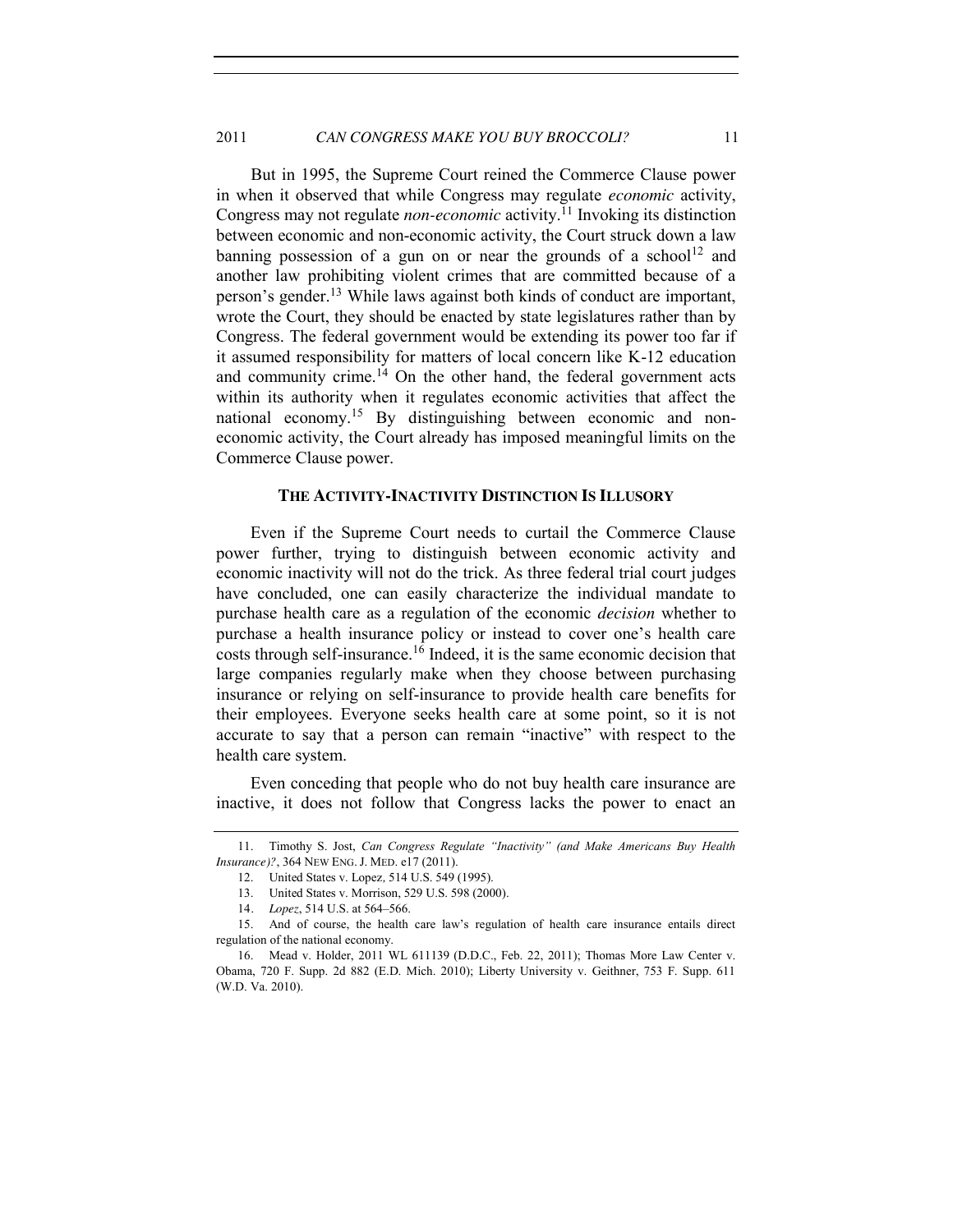individual mandate to purchase health care coverage. There is nothing in the language or history of the Commerce Clause that limits its reach to the regulation of activity.<sup>17</sup> To be sure, lawmakers often distinguish between activity and inactivity when they decide whether to regulate a person's behavior. Generally, society is much more willing to hold people accountable for their activity than their inactivity. Thus, while it is against the law to cause someone to drown by pushing the person into deep water, it is not against the law to stand idly by and let someone drown who already has fallen into the water. However, the activity-inactivity distinction merely *correlates* with the distinction between unacceptable and acceptable behavior. It does not *define* the line between the unacceptable and the acceptable. At times, inactivity is just as problematic as activity. As Justice Antonin Scalia has written, "It would not make much sense to say that one may not kill oneself by walking into the sea, but may sit on the beach until submerged by the incoming tide; or that one may not intentionally lock oneself into a cold storage locker, but may refrain from coming indoors when the temperature drops below freezing."<sup>18</sup>

## **CONGRESS CAN REQUIRE PEOPLE TO BUY BROCCOLI BY REGULATING ECONOMIC ACTIVITY**

There is an even more fundamental problem with the activityinactivity distinction. Prohibiting the regulation of economic inactivity would make no difference regarding the extent of the Commerce Clause power. For any economic decision that Congress could reach by regulating economic *inactivity*, Congress also could reach that decision by regulating economic *activity*. Establishing an activity-inactivity distinction would not protect the public from unwise legal mandates. The broccoli horse is already out of the barn.

How can the federal government require you to purchase broccoli by regulating only economic activity? Congress could pass a law that requires you to order broccoli with your Big Mac®, cheese fries or other restaurant

<sup>17.</sup> Mark A. Hall, *Commerce Clause Challenges to Health Care Reform*, 159 U. PA. L. REV. Section IIB (forthcoming June 2011), *available at* http://papers.ssrn.com/sol3/papers.cfm?abstract\_id=1747189.

<sup>18.</sup> Cruzan v. Director, Missouri Dep't of Health, 497 U.S. 261, 296 (1990) (Scalia, J., concurring). There also are times when inactivity is more problematic than activity. For example, withholding a ventilator from a dying patient can be worse than withdrawing a ventilator from a dying patient. In the case of a withdrawal, the patient is taken off the ventilator only after being given an opportunity to beat the odds and do better than expected with treatment. When a ventilator is withheld, the patient never receives the chance for an unexpected recovery. DAVID ORENTLICHER, MATTERS OF LIFE AND DEATH: MAKING MORAL THEORY WORK IN MEDICAL ETHICS AND THE LAW 30 (2001).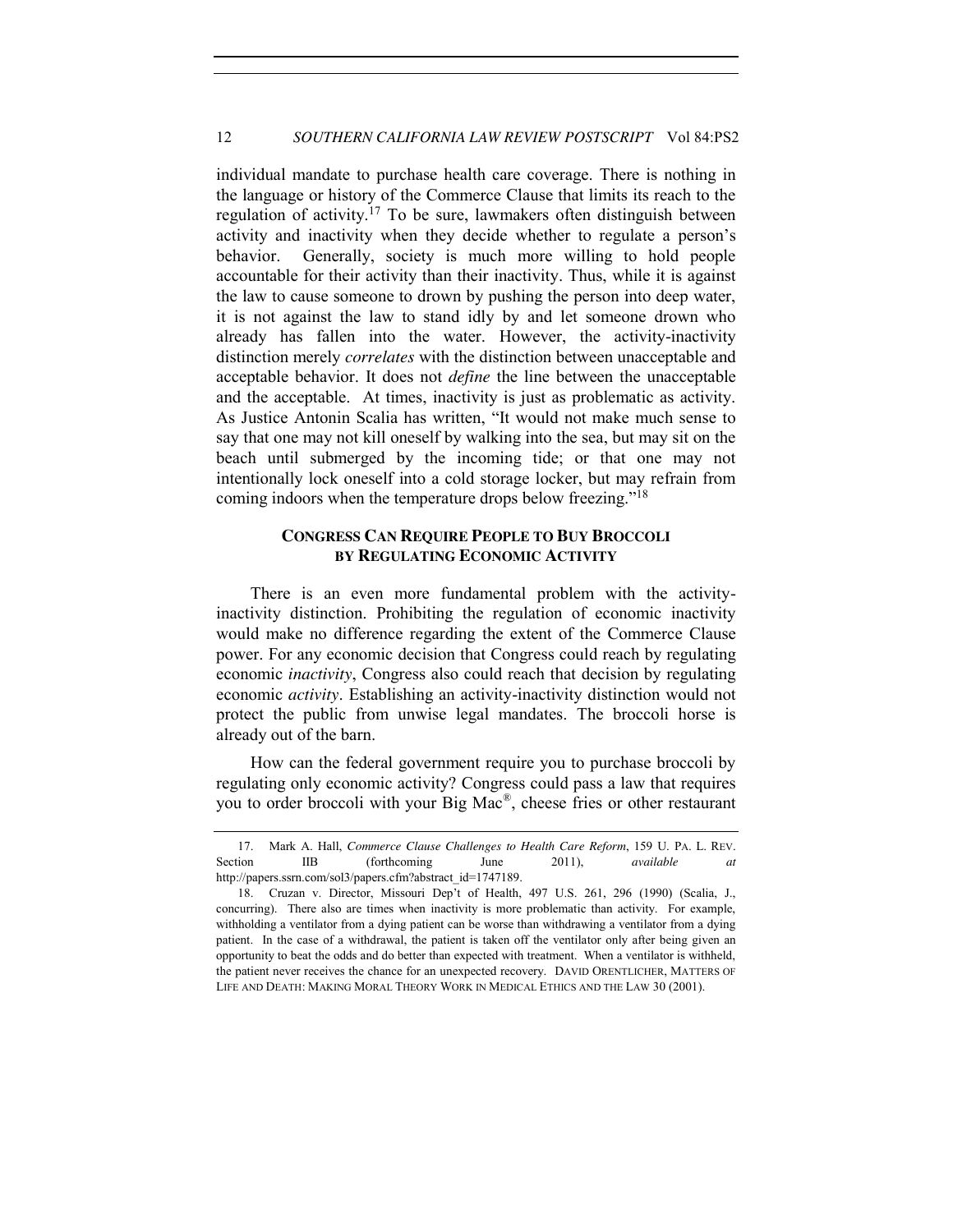food. The law also would mandate the purchase of broccoli when you shop at the grocery store. Anytime you bought some food, you would have to buy broccoli (unless you could show you bought broccoli earlier that day or week).

A mandate to buy broccoli with other food would not be first time that the federal government required the purchase of a particular product when people bought a related product. The U.S. Department of Transportation requires you to buy seat belts, air bags and a catalytic converter when you purchase a car.<sup>19</sup> The Consumer Product Safety Commission requires you to buy guardrails for the upper bunk when you purchase a bunk bed.<sup>20</sup> The U.S. Department of Housing and Urban Development requires you to buy smoke alarms when you purchase a mobile home.<sup>21</sup> In all of these cases, the federal government requires you to buy something you might not want to buy by connecting it with the purchase of something you do want to buy.

What about people who do not buy any food but grow their own at home? Isn't this the kind of economic inactivity that Judge Vinson and other mandate critics claim may not be regulated by the federal government? In an important 1942 decision, the Supreme Court held otherwise. In *Wickard v. Filburn,* the Court decided that growing your own wheat for home consumption counts as economic activity.<sup>22</sup> Accordingly, Congress could require people to cultivate broccoli when they grow their own food (as part of a broad mandate for farmers to grow broccoli). Congress could even reach the indigent who eat at soup kitchens or rely on food pantries. The charitable kitchens and pantries are considered economic actors, and the law could require them to serve broccoli with their meals or add it to their provisions. Everyone would be bound by the obligation to include broccoli in their diet. $^{23}$ 

Because people will become subject to the insurance mandate in 2014 by virtue of living in the U.S., critics have said that the mandate is a

<sup>19.</sup> 49 C.F.R. § 571.208 (2010); 40 C.F.R. [§ 86.000-28](javascript:void(pToc.tc2dc() (2011) (setting emissions standards for automobiles that manufacturers have chosen to meet with catalytic converters).

<sup>20.</sup> 16 C.F.R. § 1513.3(a) (2011).

<sup>21.</sup> 24 C.F.R. § 3280.208 (2010).

<sup>22.</sup> Wickard v. Filburn, 317 U.S. 111 (1942).

<sup>23.</sup> Congress could pass other laws to make sure that people actually eat their broccoli. The federal government could require hamburgers, hot dogs, French fries and soft drinks to be fortified with broccoli. Congress could mandate broccoli fortification for Lucky Charms®, Hershey's® Bars and Twinkies®, just as it now requires vitamin fortification for infant formula. 21 C.F.R. § 107.100.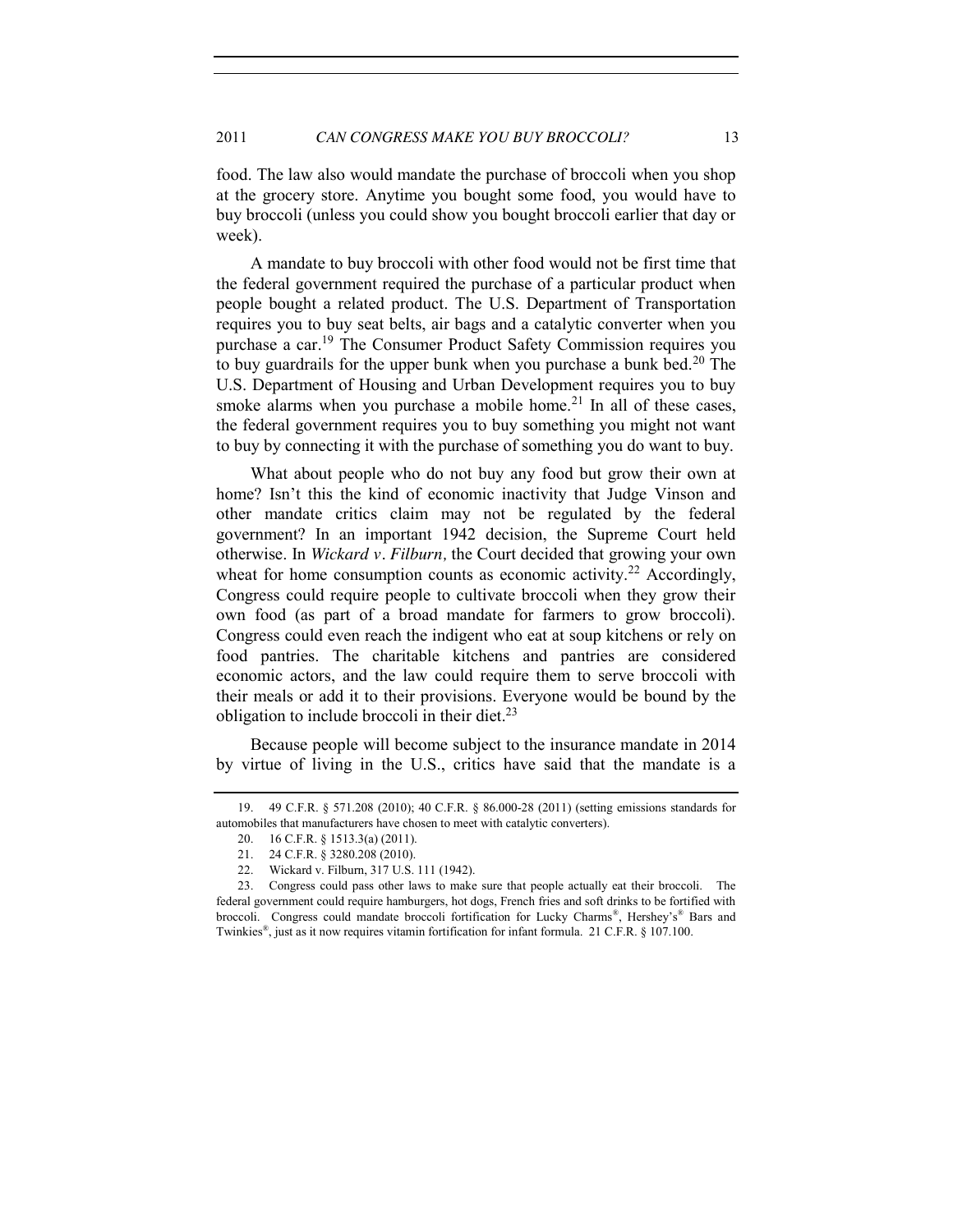requirement of breathing.<sup>24</sup> My hypothetical—but constitutionally valid broccoli law would be a requirement of eating.

We can generate a mandate to join an exercise club in the same way as the broccoli mandate. Congress could require that the purchase or homefarming of food be accompanied by the purchase of an exercise club membership to ensure that people do not become obese from the food they eat. $25$ 

My broccoli and exercise club laws are clearly unrealistic. However, they are no less realistic than the hypothetical statutes of the insurance mandate critics. The critics posit laws that simply make everyone buy broccoli or join an exercise club. Indeed, it is not difficult to imagine absurd laws that pass constitutional muster. As Justice Scalia has observed, the Constitution does not prohibit us "from being assessed a tax of 100% of our income above the subsistence level, from being forbidden to drive cars, or from being required to send our children to school for 10 hours a day.<sup>726</sup>

If the Constitution does not stop the federal government from imposing laws like a broccoli mandate, what protects us from a Congress run amok? In general, we must rely on our democratic political process to protect us from unreasonable statutes. As Chief Justice John Marshall wrote nearly two hundred years ago, our principal safeguard against overly burdensome rules is our influence on Congress on Election  $Day<sup>27</sup>$ . This may well have been the lesson of the Republican gains in November 2010. And of course, Congress never has tried to pass a broccoli or exercise club mandate.

If it is possible to require desired behavior by regulating economic activity, why didn't Congress connect the individual mandate to economic activity? Why didn't Congress impose the individual mandate on people who purchase medical care? The fact that the health care mandate is not tied to economic activity simply demonstrates the distinctive nature of insurance. We cannot let people wait until they need medical care before they buy health care insurance any more than we can let people wait until their houses are ablaze before they buy homeowners insurance.

<sup>24.</sup> To be sure, the individual mandate does not apply to everyone. Undocumented immigrants, poor persons and others are exempt from the requirement to carry health care coverage.

<sup>25.</sup> Presumably, an exercise club mandate would include exemptions or subsidies for the poor much like the individual health care mandate.

<sup>26</sup>*.* Cruzan v. Director, Missouri Dep't of Health, 497 U.S. 261, 300 (1990) (Scalia, J., concurring).

<sup>27.</sup> Gibbons v. Ogden, 22 U.S. 1, 197 (1824).